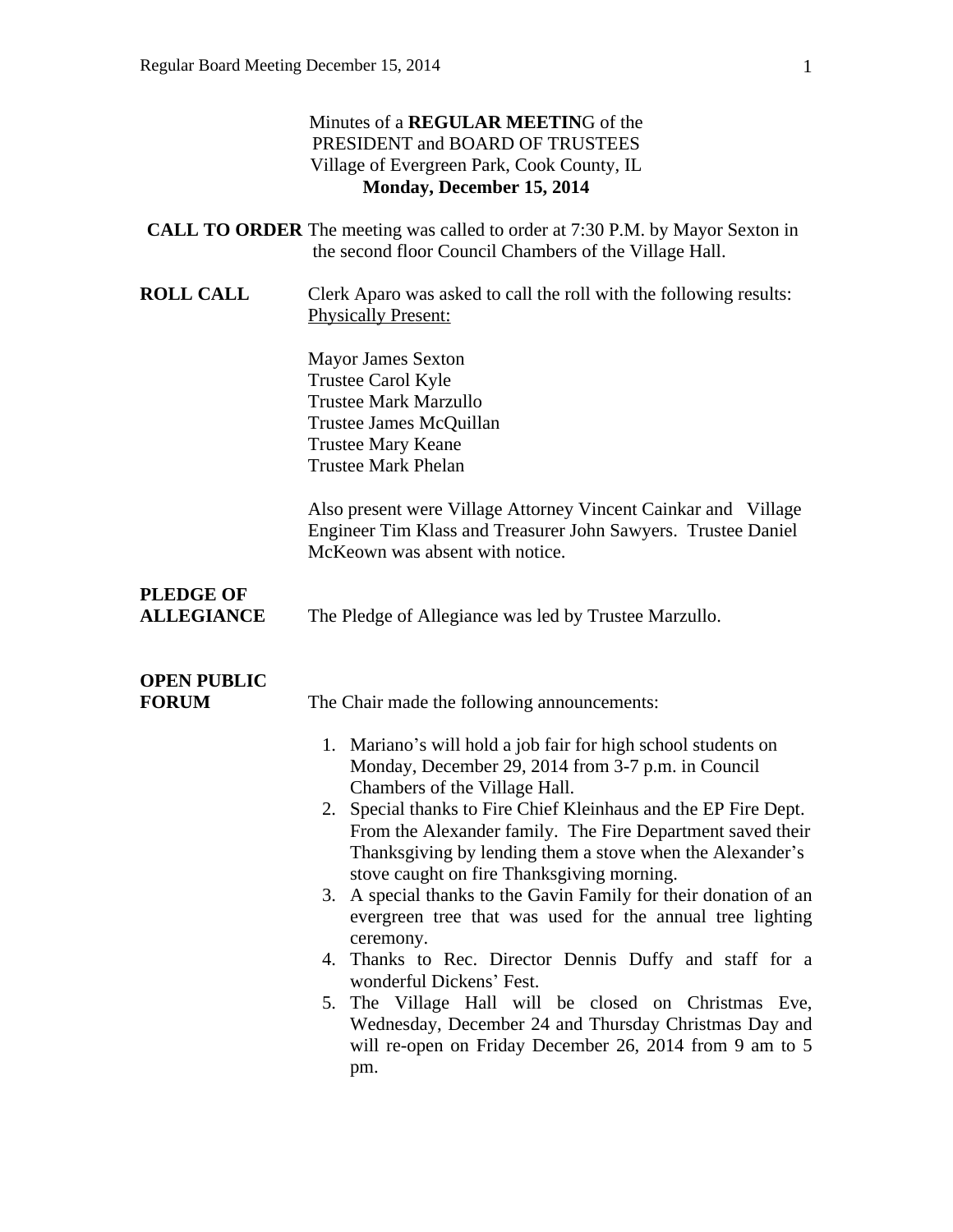- 6. The Village will be closed on New Year's Eve. Wednesday, December 31, 2014 and New Year's Day, January 1, 2015 and re-open on Friday, January 2, 2015 from 9 am to 5 pm.
- 7. Santa visits are still available through Christmas Eve. Contact the Recreation Dept. for information.
- 8. The ice rink is open for skating and private parties. Contact the Recreation Department or check the website for times.
- 9. City Lights Orchestra will present Sounds of the Season on Sunday, December 21, 2014 at 7:00 p.m. at Most Holy Redeemer Church. Mr. Duffy noted all tickets have been distributed.
- 10. The Evergreen Park Candlelight Theatre will present "The Big Broadcast" show on Saturday, January 24, 105 at the Senior Center, 9547 S. Homan Avenue. For more info call (708) 229-3343 or visit the website [www.evergreenpark](http://www.evergreenpark-ill.com)ill.com.
- 11. The Chair stated the Village is currently reviewing the Crime Free Housing Ordinance and will check with neighboring towns that have implemented the program.
- 12. Pete's Fresh Market is holding a customer appreciation day for Evergreen Park residents with proof of address on December 17, 2014. The Chair encouraged Pete's to contribute to the Evergreen Park Pantry with similar giving programs like the Evergreen Meijer Foods.
- 13. The Chair thanked the men and women of the Evergreen Park Police Department for their commitment to the Village residents and businesses. He gave an update from the I.U.C.R. (Illinois Uniform Crime Reports); with statistics comparing 2013 to 2012. The results for 2014 are not released until July of 2015. The Chair reported significant decreases in violent crimes, Murder, Criminal Sexual Assault, Robbery and Burglary and Motor Vehicle Theft. Retail theft rose slightly due to development of many new retail stores.

# **OPEN**

**PUBLIC** Mr. Steve Doran, 3340 Maple Street questioned if any engineering studies were done and the use of the temporary stop signs on 99<sup>th</sup> Street near Mother McAuley High School. He stated he did receive a ticket for failure to stop. The Mayor responded that temporary signage was done at the request of the high school. They have been used for the past 10-12 years for the school crossings during the morning and afternoon sessions for the safety of the students.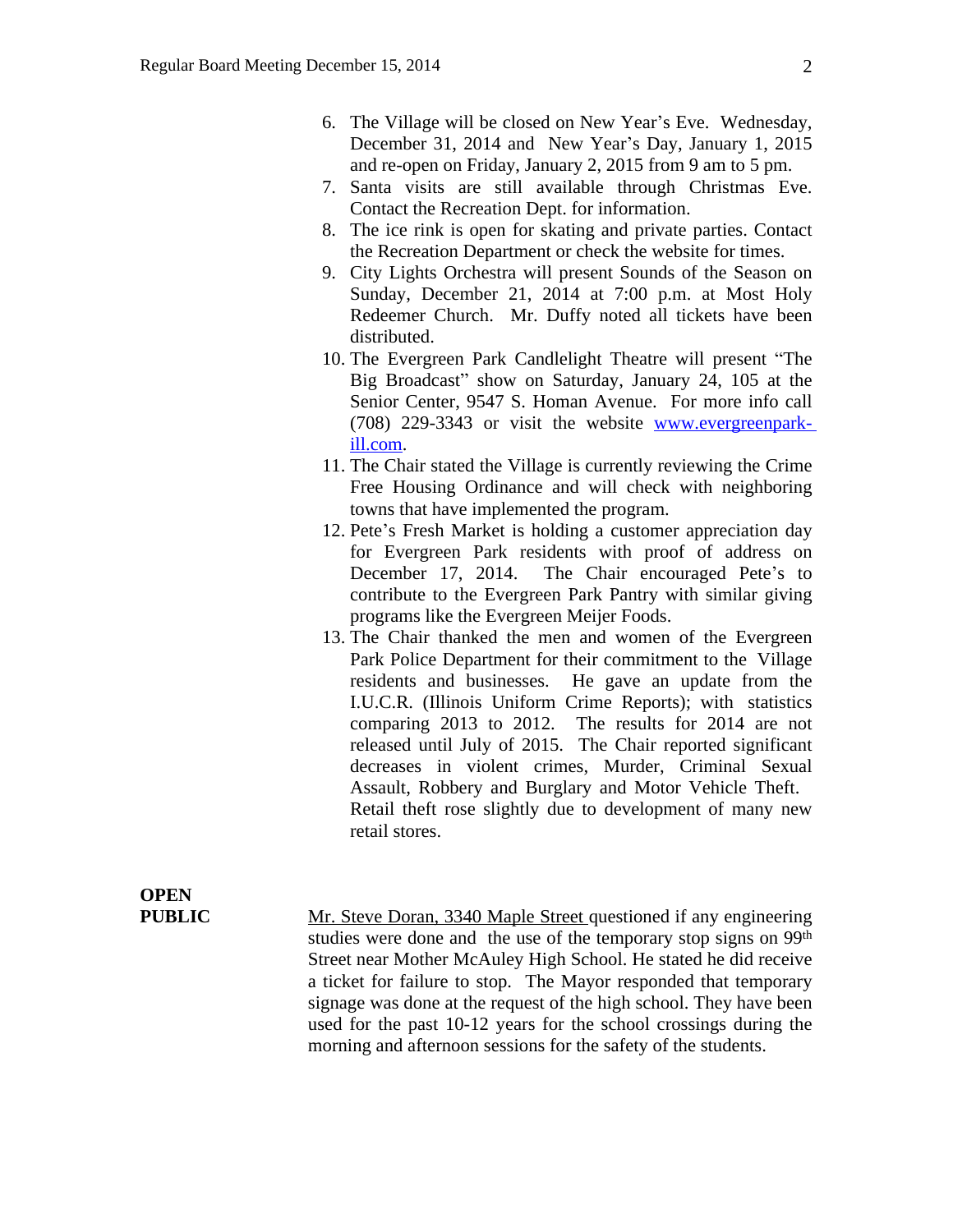| <b>REGULAR</b><br><b>AGENDA</b>        | Motion by Trustee Phelan second by Trustee Keane to waive the<br>reading of the minutes of the December 1, 2014 Regular Meeting<br>of the President and Board of Trustees approved as presented were<br>passed by unanimous voice vote and so ordered by the Chair.                                                                                                                                                                                                                                               |
|----------------------------------------|-------------------------------------------------------------------------------------------------------------------------------------------------------------------------------------------------------------------------------------------------------------------------------------------------------------------------------------------------------------------------------------------------------------------------------------------------------------------------------------------------------------------|
| <b>FINANCE</b><br><b>MINUTES</b>       | Motion by Trustee Kyle second by Trustee Marzullo to waive the<br>reading of the minutes of the Finance Committee Meeting of<br>December 8, 2014 Regular Meeting of the President and Board of<br>The Chair noted there is \$200,000 to get pared down to balance the<br>budget. Trustees approved as presented were passed by unanimous<br>voice vote and so ordered by the Chair.                                                                                                                               |
| <b>RESOLUTION</b><br>NO. 4-2015        | Motion by Trustee Phelan second by Trustee Keane, to approve<br>Resolution NO. 4-2013 with expenditures of the General<br>Corporate Fund of \$547,835.29 and the Sewer and Water Fund<br>in the amount of $$141,998.02$ and the 95 <sup>th</sup> Street TIF Fund,<br>\$9,914.20 and the Street Bond Fund, \$51,400.00 for a total of<br>\$751,147.51. Upon roll call, voting YES: Trustees Kyle, Marzullo,<br>McQuillan, Keane and Phelan; voting NO: NONE. The motion<br>was passed and so ordered by the Chair. |
| <b>TREASURER'S</b><br><b>REPORT</b>    | Motion by Trustee McQuillan second by Trustee Marzullo<br>to<br>approve the Village Treasurer's report for November 2014 with<br>totals of \$5,403,470.85 in the General Fund and \$3,033,229.27 in<br>the Sewer and Water Fund. The motion was passed by unanimous<br>voice vote and so ordered by the Chair.                                                                                                                                                                                                    |
| <b>BUSINESS</b><br><b>CERTIFICATES</b> | Motion by Trustee Kyle second by Trustee Keane to approve the<br>license for <b>MARIANO'S</b> to conduct a supermarket located at<br>$2559$ W. $95th$ Street. The opening is scheduled for February 3,<br>2015. Upon roll call, voting YES: Trustees Marzullo, McQuillan,<br>Keane, Phelan and Kyle, voting NO: NONE.<br>The motion was<br>passed and so ordered by the Chair.                                                                                                                                    |

### **LIQUOR LICENSE**

**MARIANO'S** Motion by Trustee Phelan second by Trustee McQuillan to approve the **Class** "M" liquor license for **Class "M"** liquor license for **MARIANO'S/Roundy's Illinois, LLC** to allow sales, tastings and on premise consumption of alcohol and alcohol products and package sales for off premise consumption located at 2559 W. 95th Street. The Chair introduced Mr. John Pappas, the General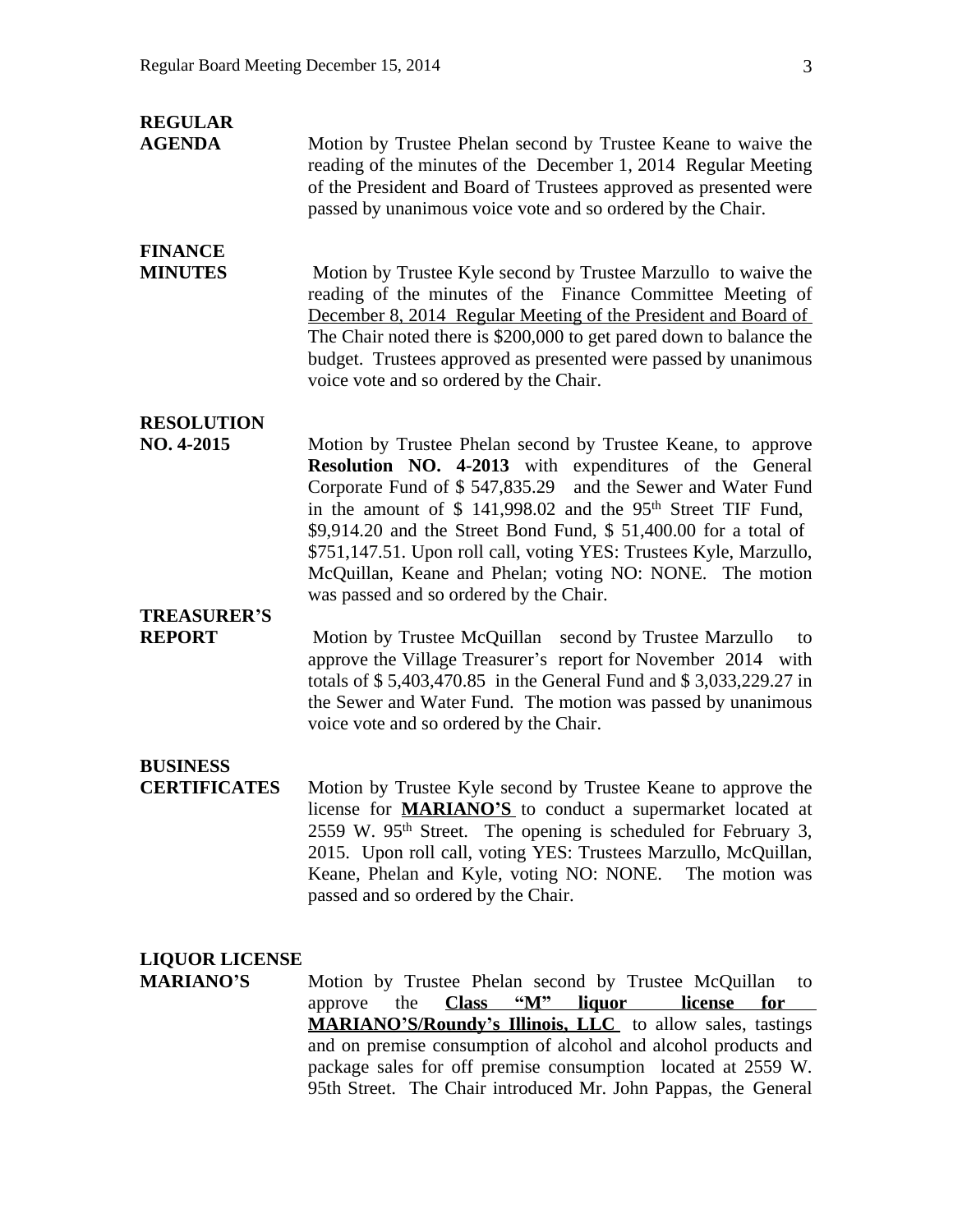Manager of Mariano's to a round of applause from the audience. Upon roll call, voting YES: Trustees McQuillan, Keane, Phelan, Kyle and Marzullo, voting NO: NONE. The motion was passed and so ordered by the Chair.

## **ORDINANCE**

**NO. 24-2014** Motion by Trustee McQuillan second by Trustee Phelan, to approve **ORDINANCE NO. 24-2014** , *"AN ORDINANCE LEVYING TAXES FOR GENERAL CORPORATE PURPOSES FOR THE FISCAL YEAR BEGINNING NOVEMBER 1, 2014 AND ENDING OCTBER 31, 2015, FOR THE VILLAGE OF EVERGREEN PARK, COOK COUNTY, ILLINOIS."* The Chair noted the total appropriation amount is \$ 24,448.995 with the levy amount at \$5,635,462. Upon roll call voting YES: Trustees Keane, Phelan, Kyle, Marzullo and McQuillan; voting NO: NONE. The Motion was passed and so ordered by the Chair.

### **ORDINANCE**

**NO 25-2014** Motion by Trustee Marzullo second by Trustee Keane, to approve **ORDINANCE NO. 25-2014** , *"AN ORDINANCE LEVYING TAXES FOR LIBRARY PURPOSES FOR THE ISCAL YEAR BEINNING JANUARY 1, 2014 AND ENDING DECEMBER 31, 2014, FOR THE EVERGREEN PARK PUBLIC LIBRARY, COOK COUNTY, ILLINOIS."* The Chair noted the levy amount is \$ 1,048,120. He added neither levy will increase the Village portion of the real estate tax bill for Evergreen Park property owners; due to the new developments ( $91^{st}$  & Western) adding \$13 million dollars to the property tax rolls. Upon roll call voting YES: Trustees Phelan, Kyle, Marzullo, McQuillan and Keane; voting NO: NONE. The Motion was passed and so ordered by the Chair.

### **ORDINANCE**

**NO. 26-2014** Motion by Trustee McQuillan second by Trustee Phelan, to approve **ORDINANCE NO. 26-2014** , *"AN ORDINANCE AMENDING SECTION 24-203, SEWER RATES, OF CHAPTER 24, WATER, SEWERS AND SEWAGE DISPOSAL, FO THE EVERGREEN PARK MUNICIPAL CODE BY CHANGING THE WASTEWATER SERVICE CHARGE."* The charge will increase (20) twenty cents per thousand. Upon roll call voting YES: Trustees Kyle, Marzullo, McQuillan, Keane, and Phelan; voting NO: NONE. The Motion was passed and so ordered by the Chair.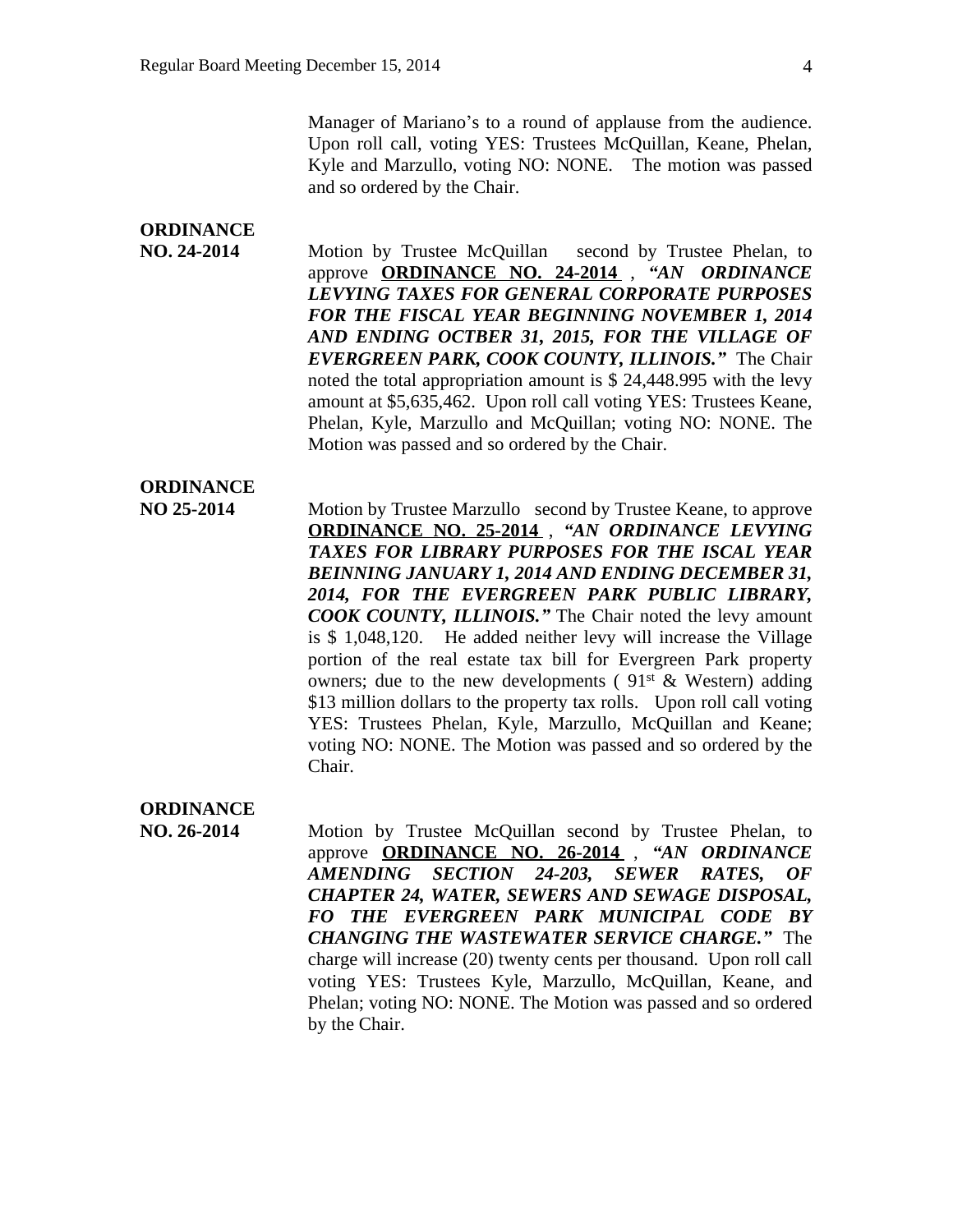### **ORDINANCE**

**NO. 27-2014** Motion by Trustee McQuillan second by Trustee Kyle, to approve **ORDINANCE NO. 27-2014** , *"AN ORDINANCE AMENDING SECTION 24-137, WATER RATES, OF CHAPTER 24, WATER, SEWERS AND SEWAGE DISPOSAL, OF THE EVERGREEN PARK MUNICIPAL CODE BY CHANGING THE RATE FOR WATER PURCHASED."* The Chair noted the price is \$10.65 per 1000 gallons of water due to the 15% increase mandated from the City of Chicago. Mr. Sawyers noted over a four year period there has been over a 90% increase. Mr. Marzullo questioned if the City of Chicago is still required to use the monies for infrastructure improvement and who oversees it. Attorney Cainkar responded they supervise themselves. Trustee Phelan suggested going to court to appeal the increases. The Chair explained that was done in the 1980's and rates did not decrease. Upon roll call voting YES: Trustees Marzullo, McQuillan, Keane, Phelan and Kyle; voting NO: NONE. The Motion was passed and so ordered by the Chair. **ORDINANCE NO. 28-2014** Motion by Trustee Marzullo second by Trustee Kyle to approve **ORDINANCE NO. 28-2014**, "*AN ORDINANCE AMENDING SECTION 3-56, SECTION 3-58 AND OF CHAPTER 3, ALCOHOLIC LIQUOR, OF THE EVERGREEN PARK MUNICIPAL CODE BY CREATING A CLASS "M" LIQUOR LICENSE."* Upon roll call voting YES: Trustees McQuillan, Keane, Phelan, Kyle and McQuillan; voting NO: NONE. The Motion was passed and so ordered by the Chair. **POLICE INTERNSHIP** Motion by Trustee McQuillan second by Trustee Phelan to approve the request from Police Chief Saunders for (2) two interns to participate in the College Student Internship Program, Anthony Briante and Lawrence Byrd, both Evergreen Park residents and students in the Criminal Justice Program at Moraine Valley Community College. Upon roll call voting YES: Trustees Keane, Phelan, Kyle, Marzullo, and McQuillan; voting NO: NONE. The Motion was passed and so ordered by the Chair. **ENGINEER'S REPORT** Engineer Tim Klass reported he is inspecting the newly re-poured asphalt repair project and it looks good so far but there has not been any salt or snow on the surface. **ATTORNEY'S REPORT NONE. BIDS** NONE.